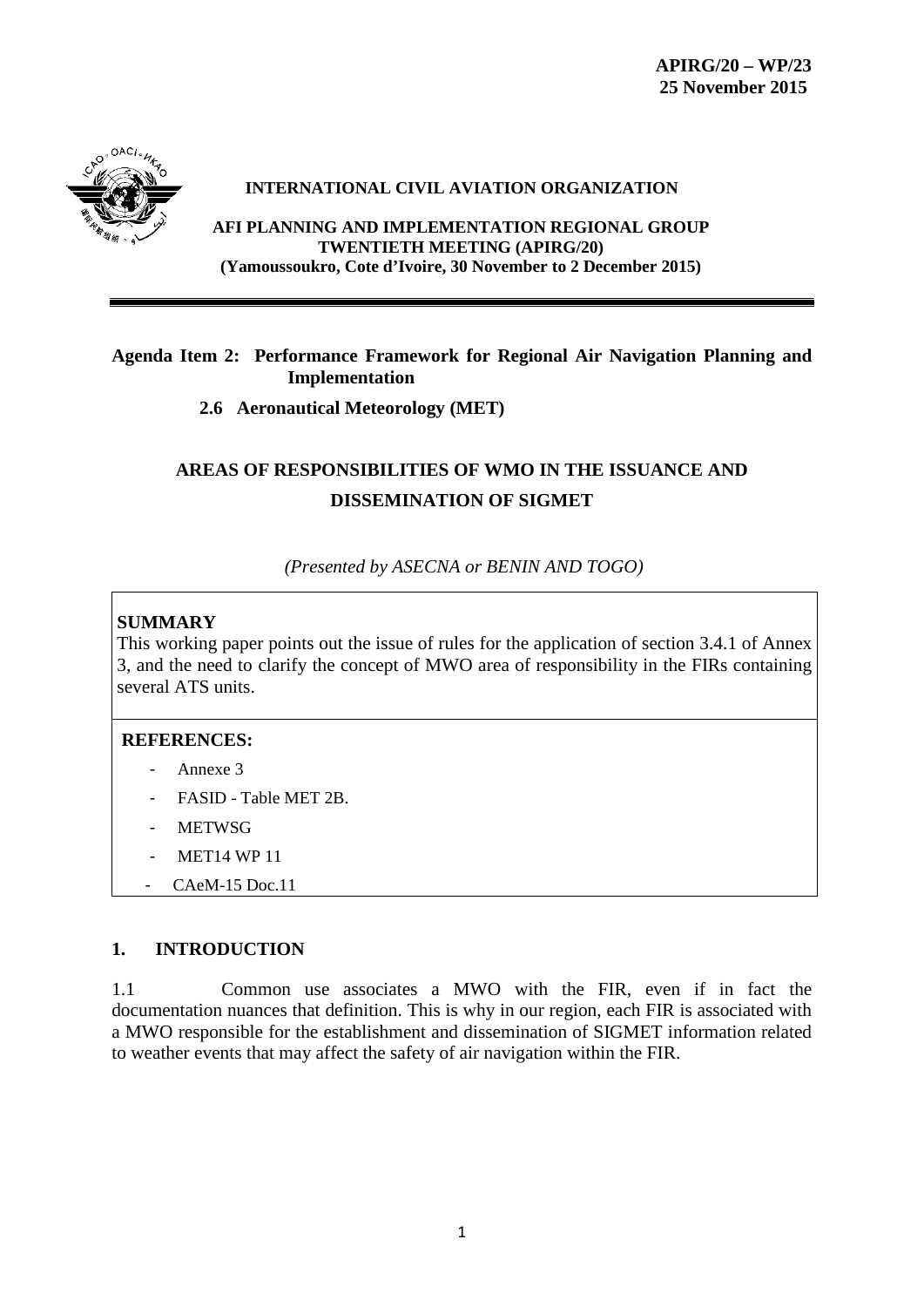1.2 The current evolution of the organization of airspace where sectorization help to improve ATS operations, leads to different en-route control center managing the airspace of the same FIR. Thus, the location of a Main Watch Office falls into it's true definition where the MWO is associated with a RIC or a RCC. This is why a new organization of MET services delivery is needed to ensure effective service and efficient information in en-route assistance.

## **2. DISCUSSION**

#### *Current situation*

2.1 A sectorization create within a single FIR, areas or portions of areas where enroute control is provided from different ATS centers.

2.2 So that the Areas of Responsibility (AOR) of MWO associated with FIR sectorized contain several ATS centers. These units receive the same SIGMET messages that are routed to them either directly or through CMA, lengthening deliveries times.

In addition, the SIGMET sent to them is developed for the whole FIR and the rules for renewal and cancellation are unchanged regardless of the movement of the phenomena responsible of this information in a given sector of the FIR or subairspace.

2.3 Thus contamination of a subairspace by a phenomenon having already been the subject of a SIGMET in the FIR will not be reported until this SIGMET remain in force or the phenomenon responsible of its issuance has not change in intensity.

2.4 Similarly, all ATS units will receive all SIGMET issued; and that, whatever the position of the phenomenon or its expected evolution over the area under their responsibility.

2.5 Hence, the ATS center does not always have the relevant information to be transmitted to the pilot, but in addition, it may be recipient of irrelevant information for the airspace under his responsibility. All these information will be sent to the crews who will strip them to assess their interest for the course of their flight.

2.6 If we take into account the prospective time to relay by a CMA, one immediately understand that the process is a potential source of risk.

2.7 This is the meaning to be given to the proposed amendment 77 being adopted.

2.8 The notion of responsibility specified space is associated with the flight information region or control area to take into account this need for clarification. Thus, it becomes clear that for MWO whose area of responsibility encompasses more than one FIR and / or CTA it will be established separate SIGMET messages for each FIR and / or CTA of that FIR.

2.9 It is the application of this principle that led to establish the Lome MWO, after the segmentation of the Accra FIR, and for which Table MET2B will be amended soon.

2.10 The generalization of this principle to ASECNA may lead to review the current organization of providing en-route MET assistance.

2